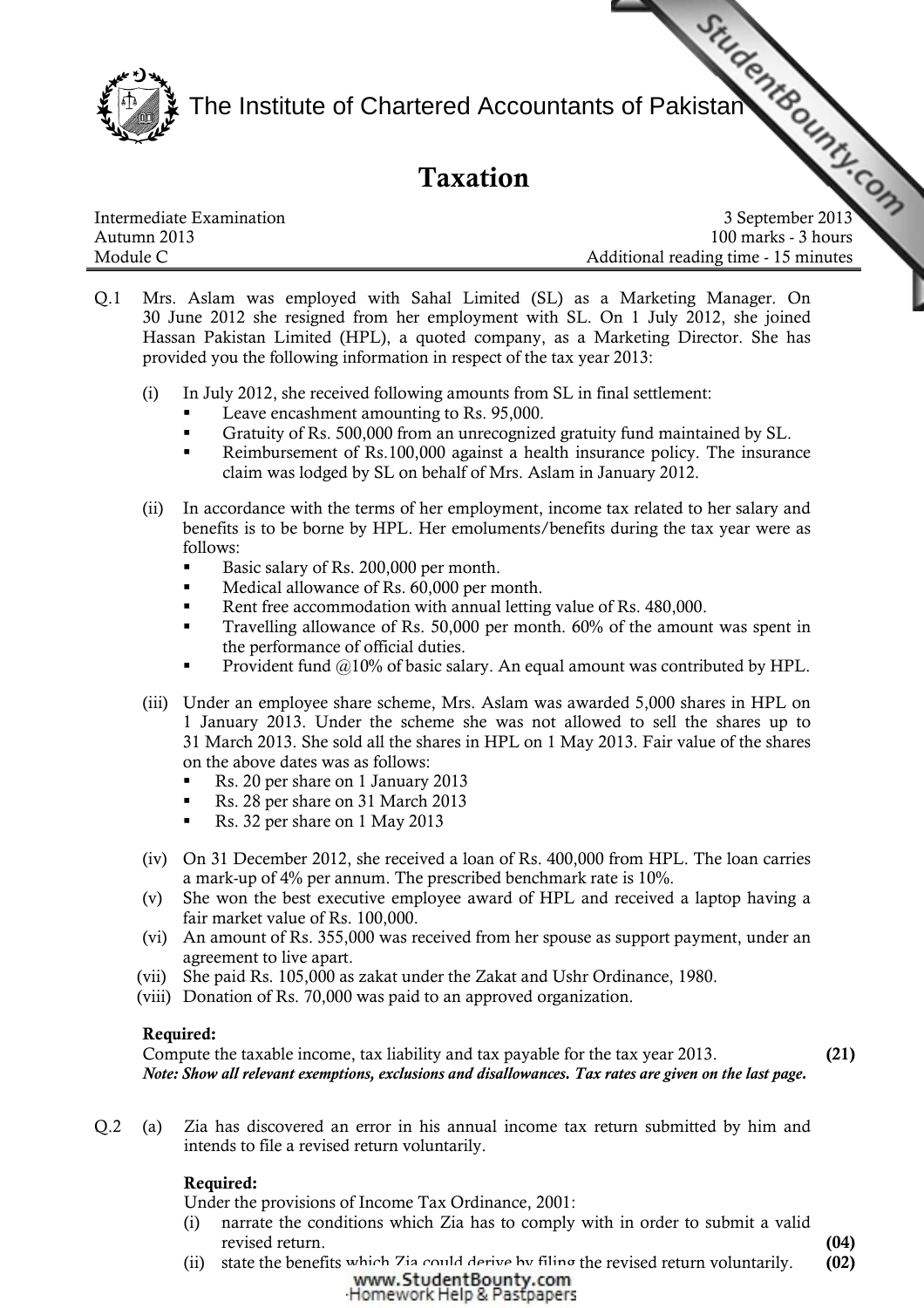(b) Beena is engaged in the business of interior designing for the last many years. For the tax year 2013, her tax consultant had determined that income tax amounting to Rs. 345,000 was required to be paid with her annual return which was due for filing on 31 August 2013.

On the date of filing of return, Beena was not present in Pakistan. Therefore, the consultant filed her return manually by signing it on her behalf. He also applied to the Commissioner for extending the date of payment of tax by 15 days.

#### Required:

Comment on the steps taken by Beena's consultant, in the light of Income Tax Ordinance, 2001. **(04) Constanting Constanting Constanting Constanting Constanting Constanting Constanting Constanting Constanting Constanting Constanting Constanting Constanting Constanting Constanting Constanting Const** 

- Q.3 (a) Explain the term 'Capital asset' as referred to in the Income Tax Ordinance, 2001. (04)
	- (b) Gulzar is a Pakistani resident and operates various businesses. He disposed of the following assets during the tax year 2013:
		- (i) An immovable property was sold for Rs. 50 million. The cost of the immovable property was Rs. 25 million. Tax depreciation of Rs. 4 million had been allowed on the immovable property up to the tax year 2012. (02)
		- (ii) A car was disposed of for Rs.1.2 million. The car was acquired on 1 July 2011. The tax written down value of the car at the beginning of tax year 2013 was Rs. 0.9 million. The car was being used partly (70%) for business purposes. The rate of depreciation for tax purposes is  $20\%$ . (02)
		- (iii) An antique sculpture was purchased for Rs. 350,000 on 30 August 2000. It was sold for Rs. 1,500,000 on 28 February 2013 through auction. The auctioneer was paid a commission of Rs. 150,000. Tax was deducted and paid by Gulzar from the amount of commission within due date. (02)
		- (iv) Listed securities were sold as follows:

| <b>Securities</b> | Date of Purchase | <b>Purchase cost</b><br>(Rs.) | Date of sale  | Sale proceeds<br>Rs. |  |
|-------------------|------------------|-------------------------------|---------------|----------------------|--|
|                   | 20 November 2012 |                               | 17 March 2013 |                      |  |
|                   | 05 August 2012   |                               | 08 June 2013  |                      |  |
|                   | . June 2012.     |                               | June 2013     |                      |  |

#### Required:

Compute the amount of capital gain/loss arising on the above transactions under the provisions of the Income Tax Ordinance, 2001.

- Q.4 (a) State the procedures to be followed when a person intends to make payment to a non-resident person without deduction of tax. (06)
	- (b) In view of the provisions of Income Tax Ordinance, 2001 and Rules made thereunder, determine the residential status of the following persons for the tax year 2013:
		- (i) Ramiz proceeded to Saudi Arabia on 24 December 2012 to assume responsibilities on his new job. He visited Karachi from 20 June 2013 to 24 June 2013 for presenting a paper in a seminar but due to unavoidable circumstances, the seminar was cancelled.
		- (ii) Khalil, an officer working at Ministry of Foreign Affairs, since last three years, was posted to the Pakistan's mission in Geneva from 1 August 2012 to 30 June 2013.
		- (iii) Ali Associates is a partnership firm and provides consultancy services in Pakistan as well as United Kingdom (UK). The management and control of its affairs is situated partly in UK and partly in Pakistan.
		- (iv) Smith, a Nigerian football coach, came to Pakistan on 28 February 2013. He left the country on 3[1 August 2013.](http://www.studentbounty.com) (07)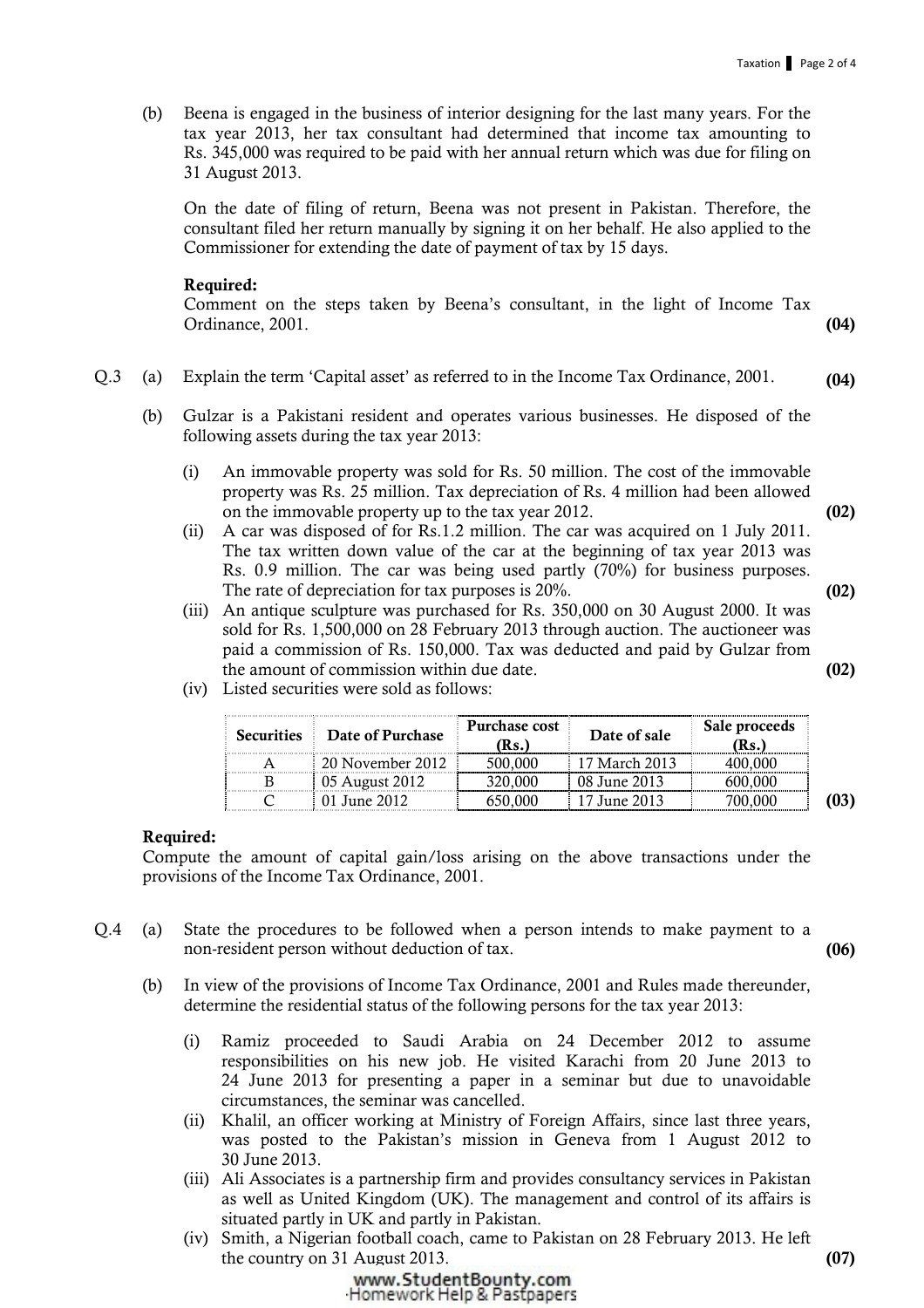- Q.5 (a) Differentiate between 'Public company' and 'Private company' within the meaning of Income Tax Ordinance, 2001. (05)
	- (b) One of your clients Inqalab Limited wants to change its accounting year.

#### Required:

Write a brief note to the Finance Manager of the company explaining the requirements of Income Tax Ordinance, 2001 as regards the following:

- (i) Change in tax year. (03)
- (ii) Determination of tax year and the date of filing of return in case the accounting year-end is changed from June to December. (05)
- Q.6 Ahmed is responsible for managing the property of his uncle who died on 5 February 2013. The approximate worth of the property is Rs. 7 million. In August 2013, a notice was received from income tax department in the name of his uncle requiring details of his income for the tax year 2012 along with demand for payment of tax in respect of previous year amounting to Rs. 8.5 million.

#### Required:

Advise Ahmed as regards the following:

- (a) Extent of Ahmed's liability in respect of the income earned by his uncle before 5 February 2013.
- (b) His obligations relating to the tax assessment proceedings pending/arising against his  $\mu$  uncle.  $(05)$

Q.7 Faizan is registered under the Sales Tax Act, 1990 and is engaged in the business of manufacture and supply of engineering goods. Following information has been extracted from his records for the month of August 2013.

|                                        | Gross<br>amount | <b>Discounts</b><br>allowed | Net amount |
|----------------------------------------|-----------------|-----------------------------|------------|
|                                        | -Rupees-        |                             |            |
| Local supplies to registered persons   |                 |                             |            |
| Noori Limited                          | 16,000,000      | 800,000                     | 15,200,000 |
| Soori Limited                          | 4,000,000       | 400.000                     | 3,600,000  |
| Local supplies to unregistered persons | 4,200,000       | 210,000                     | 3,990,000  |
| Exports to Jordan                      |                 |                             |            |

(i) Supplies made during the month were as follows:

- (ii) Faizan normally allows 5% discount to all its customers. However, as a special case, a discount of 10% was allowed to Soori Limited. All the discounts were shown on the invoice.
- (iii) Supplies worth Rs. 617,500 (net of discount) were returned by Noori Limited. Proper debit and credit notes were issued in this regard.
- (iv) Following purchases were made during the month:

|                                             | Kunees<br>. |
|---------------------------------------------|-------------|
| Local materials from registered persons<br> |             |
| materials from unregistered persons         |             |

 $\begin{tabular}{cccccccccc} \textbf{r} & \textbf{r} & \textbf{r} & \textbf{r} & \textbf{r} & \textbf{r} & \textbf{r} & \textbf{r} & \textbf{r} & \textbf{r} & \textbf{r} & \textbf{r} & \textbf{r} & \textbf{r} & \textbf{r} & \textbf{r} & \textbf{r} & \textbf{r} & \textbf{r} & \textbf{r} & \textbf{r} & \textbf{r} & \textbf{r} & \textbf{r} & \textbf{r} & \textbf{r} & \textbf{r} & \textbf{r} & \textbf{r} & \textbf{r} &$ 

- (v) Records indicate that a pump and a motor were given to Faizan's friend, free of cost. The list price of the pump and motor was Rs. 33,000.
- (vi) Faizan is required to pay a penalty of Rs. 10,000 under the Sales Tax Act, 1990 on account of certain defects in the maintenance of records.
- (vii) Sales tax credit brought forward from previous month amounted to Rs. 850,280.
- (viii) Sales tax is payable at the rate of 17%. All the above figures are exclusive of sales tax.

#### Required:

Compute the sales tax payable by or refundable to Faizan along with input tax to be carried forward, if any, in the sales [tax return for the month of Augu](http://www.studentbounty.com)st 2013. (13)<br>www.StudentBounty.com